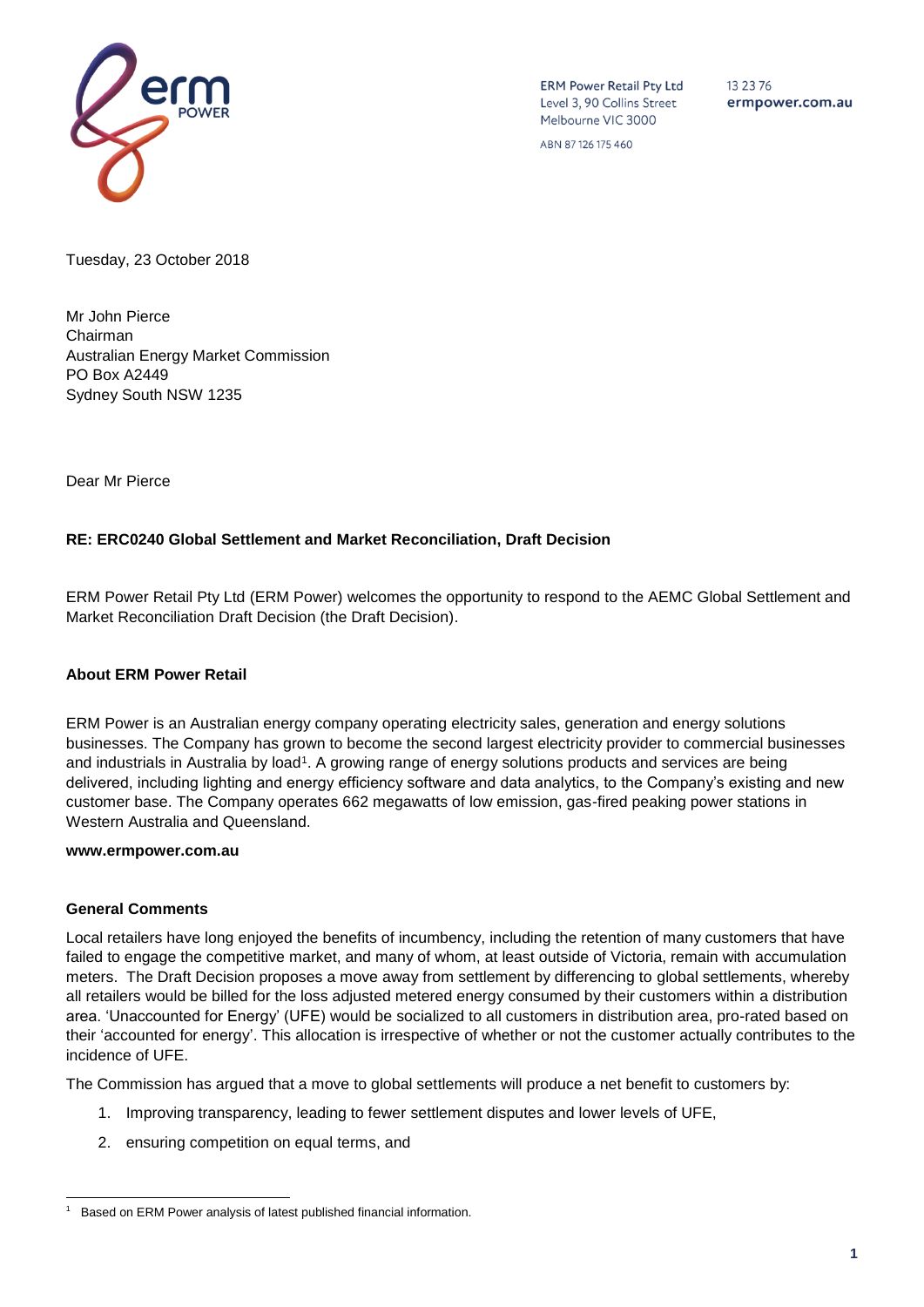

3. enhancing incentives to reduce UFE by improving risk allocation.

ERM Power considers that the Commission's cost estimate for the implementation of global settlements is grossly underestimated. The Commission has suggested that one--off implementation costs to the industry would be less than \$10 million, incremental to the changes for 5 Minute Settlement, and that there would be only modest costs to retailers<sup>2</sup>. We believe the Commission has overlooked the material costs to retailers from this proposed rule change, including transformations to retailers' settlement calculation systems, forecasting, reconciliation processes, customer contract terms and conditions, billing systems to accommodate the dynamic charge, IT project costs, staffing for change management and the impact on prudential security (which will be ongoing).

Whilst ERM Power acknowledges that transparency will be improved under global settlements, we question the claims around a net benefit from enhanced incentives by levying UFE on **all** customers and strongly believe that our large commercial and industrial customers will not benefit from these changes but will be financially worse off.

Under a global settlement regime, small accumulation metered customers are more likely to be the source of UFE and incentives to reduce UFE are more likely to be realized if the prices to these customers reflect the costs of losses they generate. Importantly, UFE is more likely to reduce if it is solely allocated to accumulation, type 7 and unmetered customers as these customers will be incentivized to install more accurate advanced metering. If global settlement is to be implemented, UFE should only be allocated to accumulation, type 7 and unmetered customers to avoid large and interval metered customers unfairly cross subsidizing the customer loads responsible for UFE.

# **The greatest incentive to reducing UFE and achieving dynamic efficiency is through a move to advanced metering**

In the Draft Decision, the Commission acknowledges that a "benefit of advanced meters is that settlement data becomes more accurate as the advanced meter fleet grows and the accumulation meter fleet retires"<sup>3</sup>. Beyond missing connection points, theft and meter fault issues that are inherently a small customer load anomaly, a significant proportion of UFE is likely to be generated through AEMO's profiling estimation of accumulation data for settlement. Advanced metering dispenses with the requirements of profiling data and ensures settlement reflects actual meter data, measured for each interval. The Commission recognizes in the Draft Decisions that, in an effort to reduce UFE, encouraging all retailers to replace type 6 accumulation meters with interval meters will seek to reduce profiling errors and provide additional benefits of revenue protection measures that are inherent in advance metering. 4

However, the Commission has suggested that a reallocation of the costs of UFE from the incumbent retailer to all retailers will incentivize retailers to address the causes of UFE and more likely lead to a reduction in UFE. It has argued this position with citing the reduction in UFE that occurred in New Zealand from the introduction of global settlement in 2008<sup>5</sup>. ERM Power suspects that the reduction in UFE in New Zealand was more likely to be the result of increasing advanced meter penetration as opposed to the reallocation of losses from the incumbent retailer. This was observed by the New Zealand's Electricity Authority's recent decision on the '*Guidelines on the calculation and use of loss factors for reconciliation purposes'*, in which the Authority noted that although UFE has reduced for a variety of reasons,

l <sup>2</sup> AEMC, Global Settlement and Market Reconciliation, Draft Rule Determination, 30 August 2018, page iii

<sup>&</sup>lt;sup>3</sup> Ibid page 12

<sup>&</sup>lt;sup>4</sup> Ibid page 28

<sup>&</sup>lt;sup>5</sup> Ibid, page ii.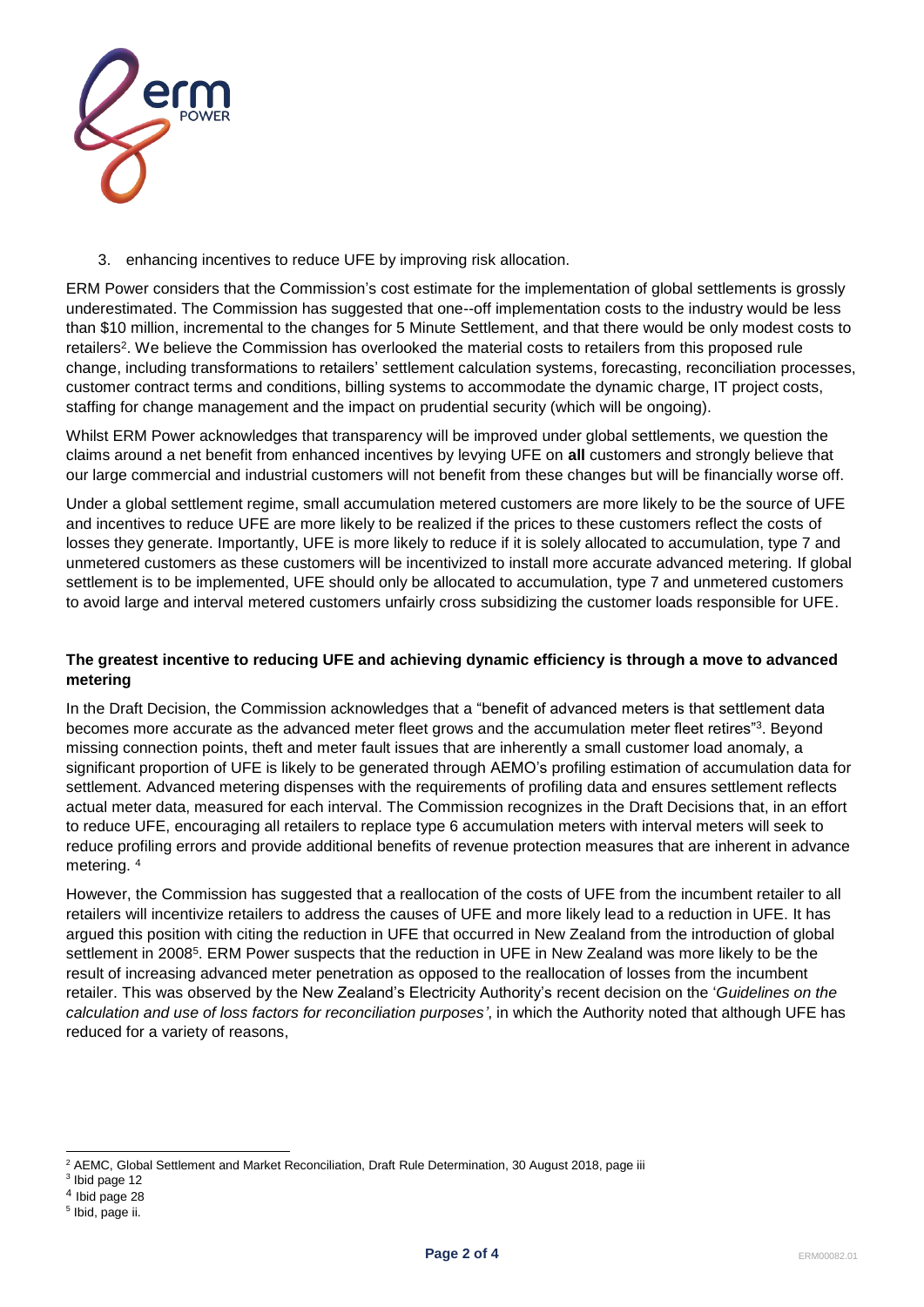

l

*"the reduction in UFE is most marked on networks where the majority of metering installations have been upgraded to advanced metering infrastructure (AMI). Those networks that have not had substantial AMI upgrades have not had as much reduction in UFE and, in few cases UFE has increased."<sup>6</sup>*

These findings of UFE in New Zealand were illustrated in the two graphs below.



Source: NZ Electricity Authority, Decision – Guidelines on the calculation and the use of loss factors for reconciliation purposes, 26<sup>th</sup> June 2018.

It appears the greater the concentration of advanced metering, the more likely UFE will trend downwards. Conceptually the greatest incentive to reduce UFE comes from implementing advanced metering and improving meter accuracy.

### **Large Customers will be unfairly levied with UFE costs but do not contribute to the drivers of UFE**

The Commission rightly acknowledges that "to promote efficient outcomes in the electricity market, retail charges should accurately reflect the quantity of electricity consumed and prices should not include inefficient cross subsidies".<sup>7</sup> Based on the Commission's own assessment principles, risks should be allocated to the parties who have incentives and ability to efficiently manage them. Therefore, UFE should not be levied on parties that do not contribute to UFE. ERM Power is concerned the proposal to levy UFE on all customers in the distribution area will actually lead to a cross subsidy whereby large customers, by their consumption will be levied with the greatest proportion of UFE but are unlikely to create it. Moreover, retailers of large customers will not be able to control the risks surrounding UFE.

The Draft Decision identifies that UFE includes losses from inaccurate metering equipment, theft, unaccounted metering connections, and accumulation metering profiling inaccuracies. These sources of losses are attributable to accumulation metering and predominantly small customers. Large customers have advanced interval metering, which is most accurate and routinely tested in accordance with the National Electricity Rules. Arguably commercial and industrial customers are too large for undetected metering connections or theft.

If the Draft Rules are implemented, UFE for our large customers will be an unavoidable component of their consumption and although these customers have invested in accurate metering they will be penalized for the inaccurate metering of others.

 $6$  New Zealand Electricity Authority Decision – Guidelines on the calculation and the use of loss factors for reconciliation purposes,  $26<sup>th</sup>$  June 2018, page 6,

<sup>7</sup> AEMC, Global Settlement and Market Reconciliation, Draft Rule Determination, 30 August 2018, page 21